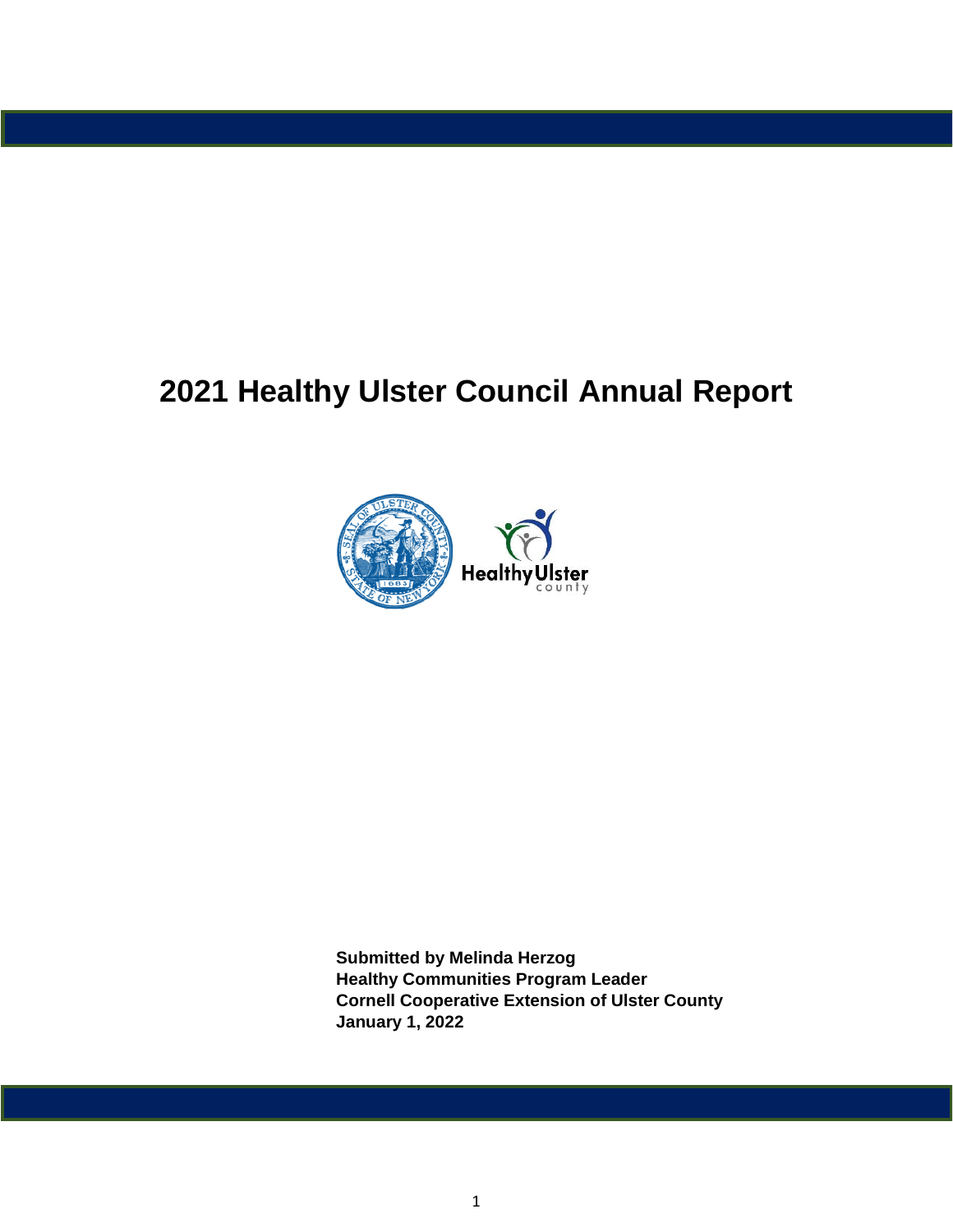



# **2021 Healthy Ulster Council Annual Report**

The Healthy Ulster Council (HUC) is a coalition of community agencies and organizations that meet bimonthly to foster communications, awareness, and potential synergies in and among organizations and individuals working on various aspects of community wellness and prevention. The mission of HUC is to strengthen collaboration between organizations working to promote wellness, prevent illness and improve health outcomes through collective action and projects.

Healthy Ulster Council meetings which have a professional development and networking component, continued to be a conduit for important sharing of relevant information with the many professionals attending meetings. In the second year of the COVID 19 pandemic, Council meetings included professional development on relevant topics in the community including mental health, the opioid epidemic, economic development, diversity and inclusion, food systems, housing, and climate resiliency.

In early 2021 most schools were operating on a hybrid model of half in person and half online education. While some of the workforce was still able to work from home, many worked in person. As COVID 19 vaccines became widely available, the summer months held the promise of a return to a sense of normalcy, and with it more accessibility to the many services and programs which Healthy Ulster Council agencies and organizations offer. As the Delta variant spread through our community, COVID 19 cases again rose steadily. The Council responded with a collective action project to share social media outreach promoting vaccines within their networks.

Attendance at meetings again increased in 2021, with many new agencies and organizations attending meetings. The Zoom format is now widely accepted, and allows for wider attendance. The timeframe for the meeting was shortened in 2020 from 2 hours to 1.5 hours to accommodate the online format.

The 2021 Annual Report summarizes the outcomes of Council meetings, networking opportunities, collective action, and communications. It also includes an update on the status of the Inventory for Health. The report is organized into 4 sections: Healthy Ulster Council Meetings, Collective Action, Communications, and the Inventory for Health. In addition, a list of the 2021 participating agencies and organizations have been included. There are 3 Appendices to the report, including the 2021 HUC Meeting Attendance, 2021 HUC Constant Contact List Updates, and the 2021 Inventory for Health Assessment Spreadsheet.

# **I. Healthy Ulster Council Meetings**

In 2021, in a partnership with the Ulster County Department of Health, Cornell Cooperative Extension of Ulster County provided coordination and facilitation for **6 bi-monthly Healthy Ulster Council meetings**. **Ninety-one participants from 45 organizations** attended these meetings for the purposes of professional development, networking and collective action (see Appendix A). The overall attendance increased as compared to 2020, where 83 professionals from 44 organizations attended, and 2019 where 66 professionals from 33 organizations were in attendance. The 2021 average meeting attendance was 27.7 persons per meeting.

*Vision: We envision our county as a place where a strong culture of health supports healthy lifestyles for people of different socioeconomic backgrounds.*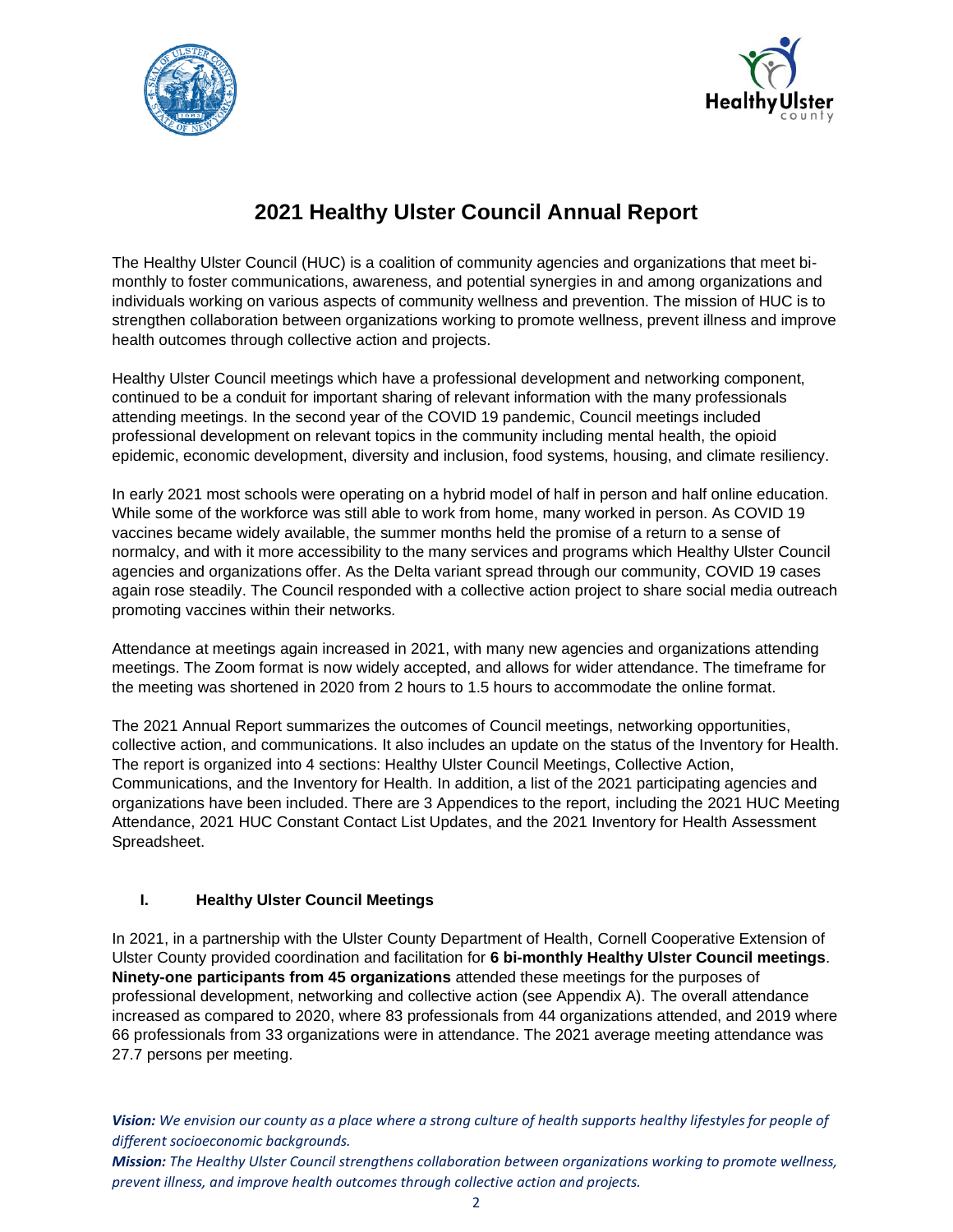



Healthy Ulster Council meetings provided an opportunity for professional development, including presentations sharing important information announcements relevant to the pandemic and the economic and mental health crisises affecting many families in Ulster County. Facilitated networking sessions were implemented at meetings to provide an opportunity for sharing services among meeting participants. Prior to the pandemic Healthy Ulster Council meetings modeled healthy meeting behavior and included healthy snacks as well as movement breaks to demonstrate how to easily incorporate health and wellness in meetings. During 2021 online council meetings included movement breaks and stressed the importance of taking breaks during long hours working seated online.

A. **Professional Development** at HUC meetings provides the opportunity to share important information and resources with participating agencies and organizations. The Council often serves as an important conduit for sharing information from Ulster County Departments and municipalities. 2021 included presentations from the Ulster County Department of Economic Development, the Ulster County Office of the Executive, and the Ulster County Department of Environment the Ulster County Department of Health and Mental Health, as well as the City of Kingston. These presentations were especially important in the second year of the pandemic where information on recovery from the pandemic was shared. Topics included *Updates from the Ulster County Housing Action Plan Study, Opioid Epidemic and Response Update, Building a People-Centered Economy: A Discussion About the Ulster 2040 Report, an Overview of the*  Ulster County Food Waste Prevention and Recovery Act, Ulster County's Green New Deal, and *Community Policing within the City of Kingston*. Additional professional development was provided by guest presenters from 6 other agencies and organizations that work within Ulster County. Topics included *Rural Health Network Wellness Programs, Children's Care Management Services, the Hudson Valley LGBTQ+ Community Center and Well Being Institute: Supporting and Celebrating our Diverse LGBTQ Community, Supporting a Healthy Community, RUPCO Creating Homes, Supporting People and Improving Communities,* and *Services at Planned Parenthood of Greater NY.* All of these professional development presentations are listed below in chronological order:

# **2021 HEALTHY ULSTER COUNCIL PRESENTATIONS**

- **1. "Updates from the Ulster County Housing Action Plan Study"** presented by Evelyn Wright, Deputy County Executive of Ulster County
- **2. "Opioid Epidemic and Response Update"** presented by Vin Martello Director of Community Health Relations at the Ulster County Department of Health & Mental Health/Director of Opioid Prevention Strategy for the UC Executive's Office
- **3. "Building a People-Centered Economy: A Discussion About the Ulster 2040 Report"** presented by Tim Weidemann, Director of Economic Development Ulster County
- **4. "Rural Health Network Wellness Programs"** presented by Madison Freeman, MPH Program Coordinator Ellenville Regional Hospital/Ellenville Regional Rural Health Network

*Vision: We envision our county as a place where a strong culture of health supports healthy lifestyles for people of different socioeconomic backgrounds.*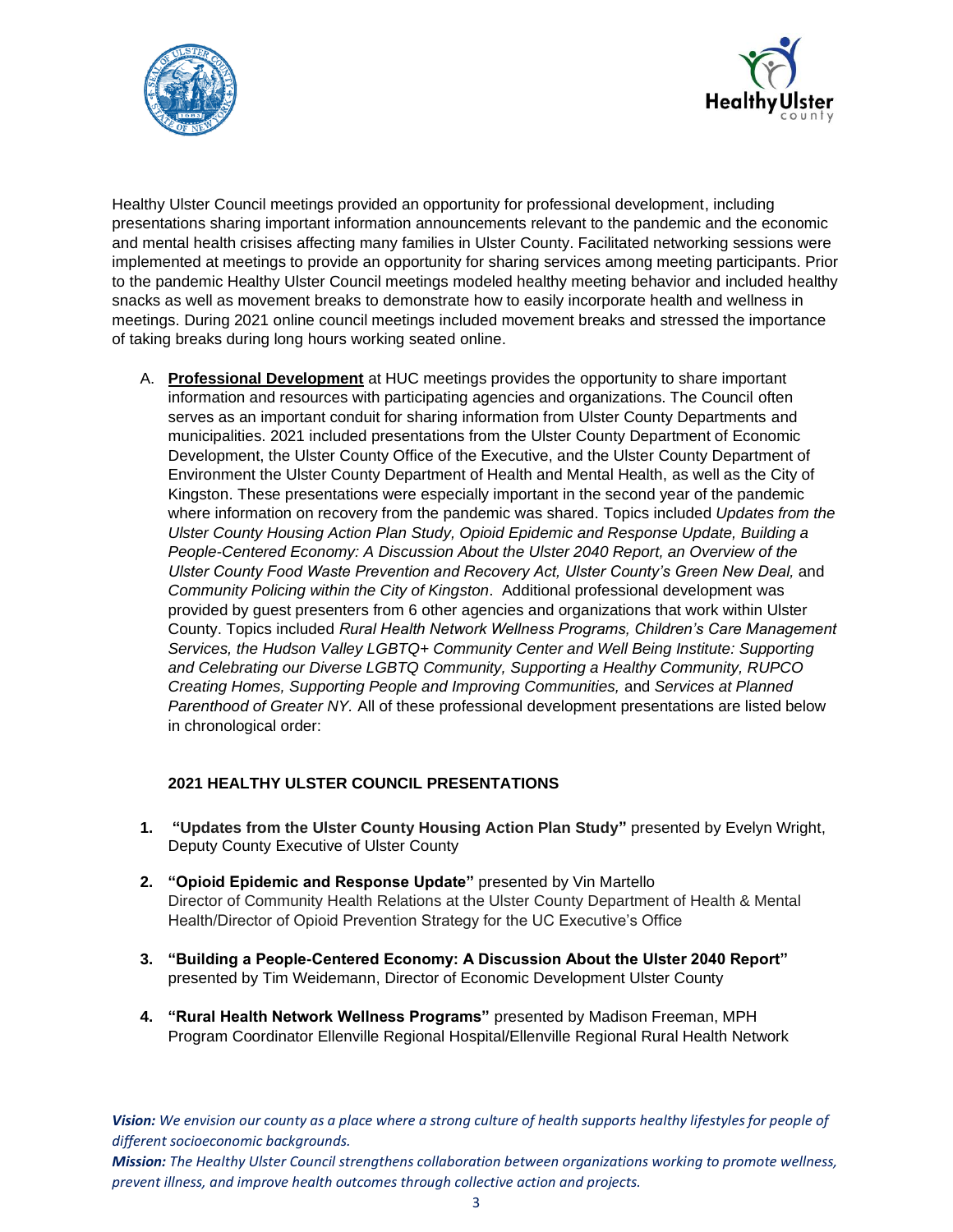



- **5. "Children's Care Management Services"** presented by Michelle Varvaro, Regional Manager, CHHUNY Children's Health Home of Upstate NY
- **6.** "**The Hudson Valley LGBTQ+ Community Center and Well-Being Institute: Supporting and Celebrating our Diverse LGBTQ+ Community"** presented by Skyler Roach, Community Outreach and Volunteer Liaison Hudson Valley LGBTQ+ Community Center
- **7. "Overview of the Ulster County Food Waste Prevention and Recovery Act"** presented by Europa McGovern, Senior Environmental Resource Technician, Ulster County Department of **Environment**
- **8. "Supporting a Healthy Community"** presented by Lisa Hanson LMHC, CHC, VP of Programs Rachel Jacob, MPA; Director of Wellness Services, Ellen Farrell, MA, NCC, EEM-AP; Wellness Counselor, and Aaryn Spaulding, MS, LCAT, R-DMT; Wellness Counselor, MHA Ulster County, Inc.
- **9. "An Update on Community Policing within the City of Kingston"** presented by Steven Noble, Mayor, City of Kingston
- **10. "Ulster County's Green New Deal"** presented by Evelyn Wright, Deputy County Executive Ulster County
- **11. "RUPCO - Creating Homes, Supporting People, Improving Communities"** presented by Faith Moore, Assistant Vice President of Operations and Kelsey Vargas, Director of Program Services RUPCO, Inc
- **12. "Services at Planned Parenthood of Greater NY" p**resented by Isis Benitez, Community Health Promoter Planned Parenthood of Greater New York
- B. **Networking** and promoting synergies among health and wellness agencies and organizations is one of the goals of HUC. Opportunities for networking were provided at meetings, via 30 minute facilitated networking sessions where participants shared upcoming programs and events. Additional opportunities for sharing programs and events were provided via the Chat feature of Zoom. Program sharing was captured in the meeting notes for each Council meeting and posted at [ulster.cce.cornell.edu/huc.](ulster.cce.cornell.edu/huc) Agencies and organizations are encouraged to share links to program information at HUC meetings, as well as through the Healthy Ulster Council Google Group a[t healthyulstercouncil@googlegroups.com](mailto:healthyulstercouncil@googlegroups.com) .
- **C. Healthy Meeting Behavior** was incorporated into all Healthy Ulster Council meetings and included a physical activity break at each meeting. Due to the pandemic the number of online meetings have increased. HUC participants were reminded of the purpose of practicing healthy meeting behaviors at each meeting, and consumption of healthy snacks and beverages was suggested.

*Vision: We envision our county as a place where a strong culture of health supports healthy lifestyles for people of different socioeconomic backgrounds.*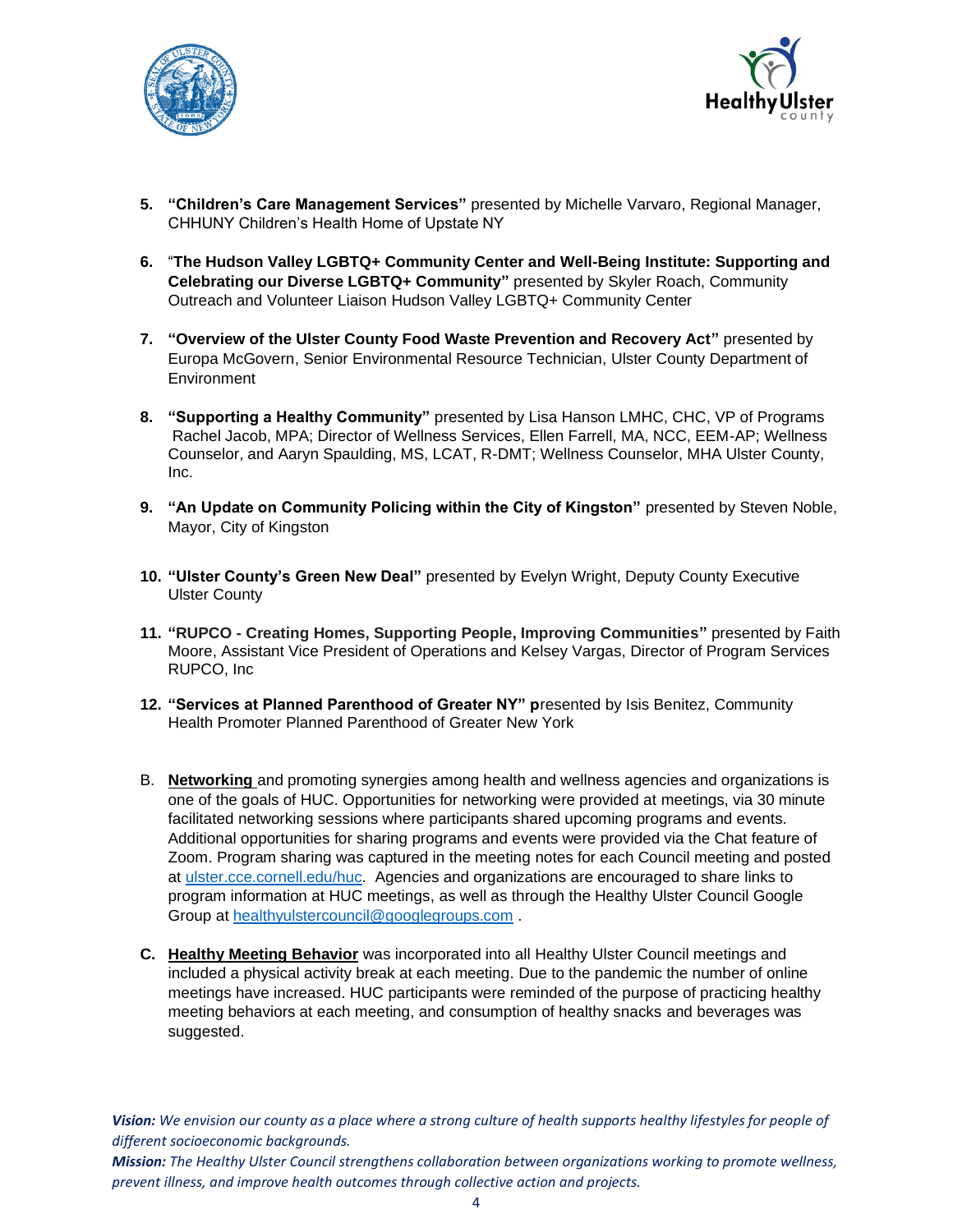



# II. **Collective Action**

The Healthy Ulster Council participated in an ongoing project to provide COVID 19 Vaccine Outreach through social media using the social media communications kits provided by the CDC. Cornell Cooperative Extension of Ulster County (CCEUC) prepared ready to use posts and shared these with participants of the Healthy Ulster Council at meetings and through the Healthy Ulster Council Google Group. "Example A" below shows the format in which social media posting information was shared with Healthy Ulster Council members via email can be found directly below. Members were also encouraged to share directly from CCEUC's Social Media Site at (20+) Cornell Cooperative Extension Ulster [County | Facebook](https://www.facebook.com/CCEUlster) A general jpg was shared as well as one tailored for Instagram as attachments. Actual posts as shared on CCEUC's Facebook site can be found as "Example B" at the end of this report.

#### **Example A: Communications with Healthy Ulster Council Members for COVID Vaccine Information Collective Action Project**

#### Hello Healthy Ulster Members!

Vaccine outreach continues to be our collective action project this year. Please share the attached CDC COVID 19 holiday tips on social media along with the below message on your organization's social media site (Note that one of the attached jpg's is specifically tailored for Instagram):

Protect Your Loved Ones this Holiday Season with these tips from the CDC. For Ulster County vaccine information visit: [VaccinateUlster.com](http://www.vaccinateulster.com/) Download and share the full infographic: [https://www.cdc.gov/coronavirus/2019](https://www.cdc.gov/coronavirus/2019-ncov/downloads/HolidayTraditions.pdf) [ncov/downloads/HolidayTraditions.pdf](https://www.cdc.gov/coronavirus/2019-ncov/downloads/HolidayTraditions.pdf)

OR feel free to share directly from the following links to posts on our CCE Ulster social media sites:

Facebook:<https://www.facebook.com/CCEUlster/posts/10159625182718545> LinkedIn:<https://www.linkedin.com/feed/update/urn:li:activity:6872208419739185152> Twitter:<https://twitter.com/CCEUlster/status/1466443156896063488> Instagram: [https://www.instagram.com/p/CW\\_LP00LgeU/](https://www.instagram.com/p/CW_LP00LgeU/)



*Vision: We envision our county as a place where a strong culture of health supports healthy lifestyles for people of different socioeconomic backgrounds.*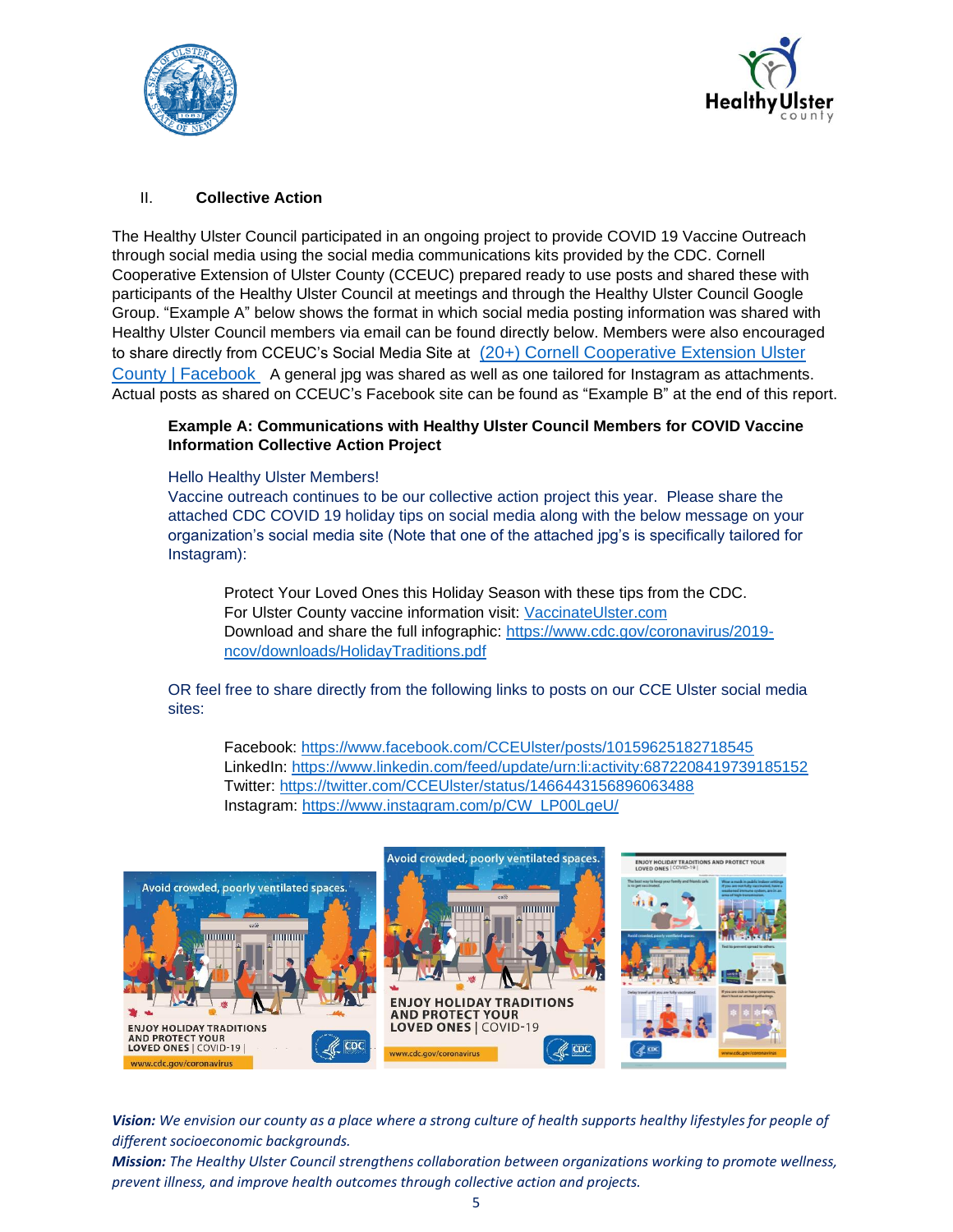



# **III. Communications**

CCEUC sent all meeting announcements and communications for the Healthy Ulster Council through Constant Contact and the Healthy Ulster County Google Group. Information was also shared via the Bringing Agencies Together and the Ulster County Human Services listservs. **There are currently 507 contacts listed on the Healthy Ulster Constant Contact listserv**. The list is updated bi-monthly, with **38 new contacts** added in 2020, and 1 **removed** (See Appendix B). New members are added upon attending a Healthy Ulster Council meeting and by request. **There are 163 members in the Healthy Ulster Google Group, with an overall increase of 20 contacts in 2020.** Use of the [healthyulstercounty.org/](https://healthyulstercounty.org/) website was promoted at Council meetings and on the bi-monthly meeting announcements with reminders to review meeting notes, presenters' power points, and data shared at Council meetings. Members were also encouraged to list their events on the event page of the site. 2021 Meeting Notes are posted at [ulster.cce.cornell.edu/huc.](file:///C:/Users/mmh62/Documents/Melinda)

# **IV. Inventory for Health**

The Ulster County Inventory for Health (Appendix C) is a spreadsheet documenting agencies and organizations implementing policies and programs addressing the social determinants of health in Ulster County. The Inventory for Health includes data on policies and programs collected in 2021 and 2020 via the new Inventory Assessment Tool shown in green and blue font colors respectively. It also includes data known to be common knowledge which was shared in black font color.

The Inventory is a living document which requires continual updates. In 2021 the Inventory for Health was updated utilizing the new Inventory Assessment Tool developed in 2019. Data was collected from agencies and organizations recently participating in Healthy Ulster Council meetings to update the Ulster County Inventory for Health. Cornell Cooperative Extension of Ulster County implemented the assessment with HUC participating agencies and organizations via zoom and telephone.

They were first asked to self identify which health factors are relevant to the policies and programs that their agency or organization work on in Part 1 of the Assessment. In Part 2 of the Assessment participants were asked to review the section in the Inventory Assessment for each of the relevant health factors which they identified, to determine which policies and programs align with policies and programs they engage in. For each policy or program selected they are asked to share the name of their program.

The new Inventory Assessment Tool is a far more accurate instrument in updating the Inventory for Health, as the language used in the Assessment Tool aligns directly with the language in the Inventory for Health. Specific policies and programs are chosen by the participant and do not require any interpretation by the administrator of the instrument.

The Inventory for Health was designed to align directly with the Robert Wood Johnson "What Works for Health" policies and programs [http://www.countyhealthrankings.org/take-action-to-improve-health/what](http://www.countyhealthrankings.org/take-action-to-improve-health/what-works-for-health)[works-for-health.](http://www.countyhealthrankings.org/take-action-to-improve-health/what-works-for-health) These strategies are a menu of tools, policies, and programs that can be used locally to improve health outcomes. The new Assessment Tool has likewise been designed to align directly with

*Vision: We envision our county as a place where a strong culture of health supports healthy lifestyles for people of different socioeconomic backgrounds.*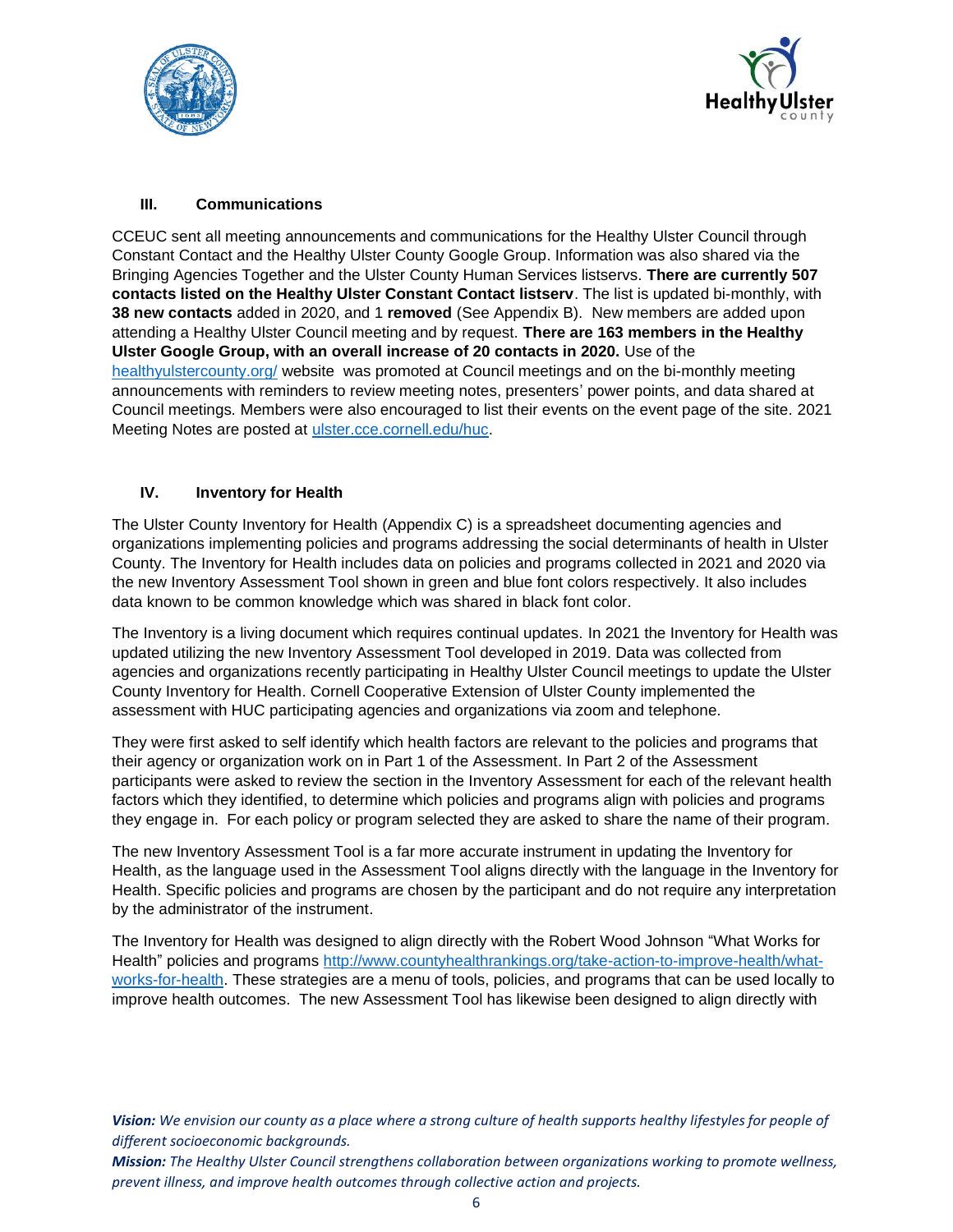



the language and descriptions included the RWJF What Works for Health Policies and Programs, and has been divided into 13 Health Factor sections. These include:

- 1. Alcohol and Drug Use
- 2. Diet and Exercise
- 3. Sexual Activity
- 4. Access to Care
- 5. Quality of Care
- 6. Social and Economic Factors
- 7. Education
- 8. Employment
- 9. Family and Social support
- 10. Income
- 11. Air and Water Quality
- 12. Housing and Transit
- 13. Tobacco Use

*Vision: We envision our county as a place where a strong culture of health supports healthy lifestyles for people of different socioeconomic backgrounds.*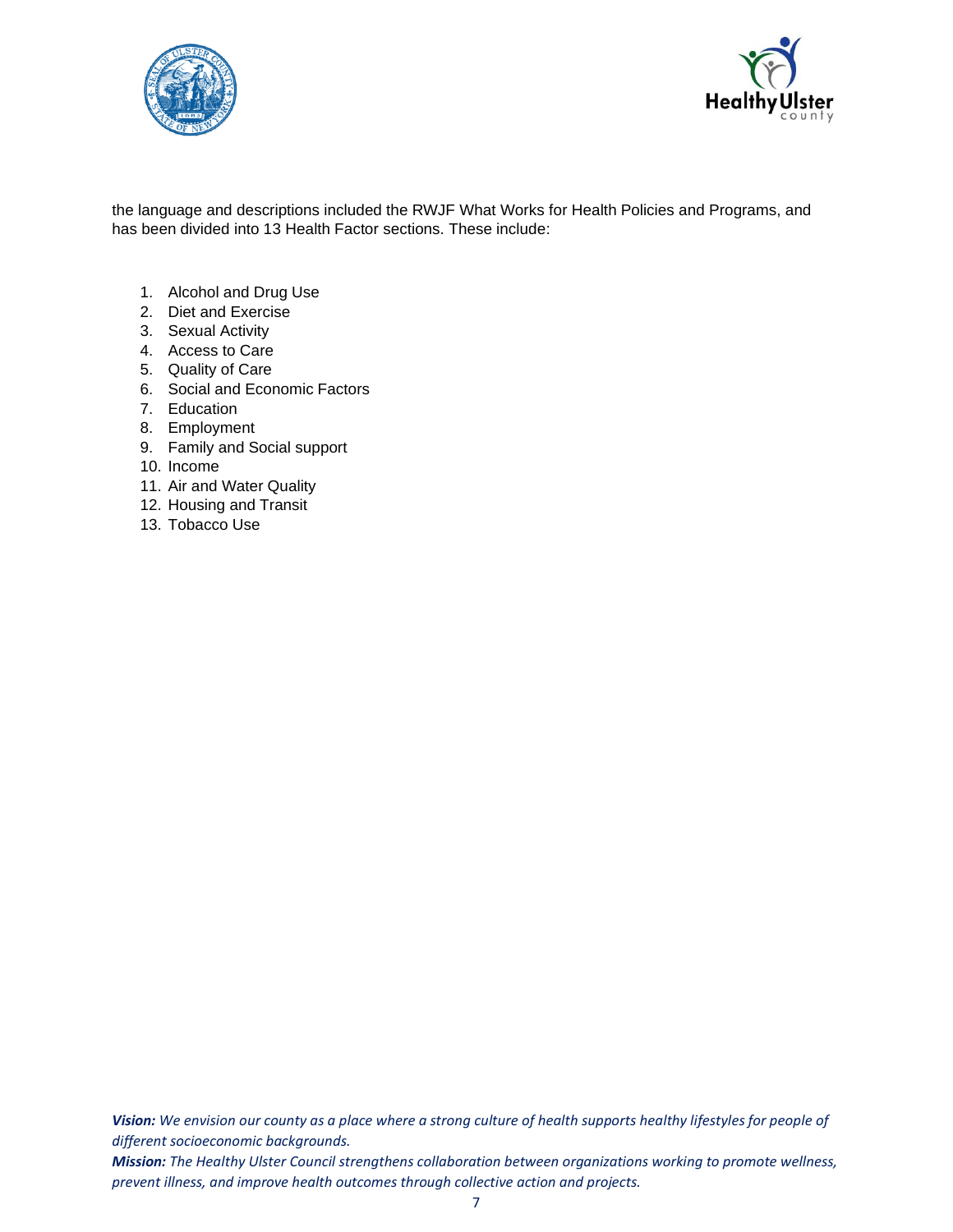



# **2021 Healthy Ulster Council Participating Organizations**

- 1. American Red Cross
- 2. Access Support for Living
- 3. American Heart Association
- 4. American Lung Association
- 5. American Red Cross
- 6. ARC Mid-Hudson
- 7. Bard Center Civic Engagement
- 8. Bevival.com
- 9. Cornell Cooperative Extension-Ulster County (CCEUC)
- 10. Children's Home of Upstate NY (CHUNY)
- 11. Circle of Friends for the Dying
- 12. City of Kingston
- 13. Collage Consulting
- 14. Ellenville Regional Hospital Rural Health Network
- 15. Family of Woodstock, Inc.
- 16. Fidelis Care
- 17. Gateway Hudson Valley
- 18. Health Ins. NYS Marketplace
- 19. Hudson Valley Community Services
- 20. Hudson Valley Hospice
- 21. Hudson Valley One
- 22. HV LGBTQ+ Community Center
- 23. Independent Consultant-Reg. Dietician
- 24. Institute for Family Health
- 25. LaVoz
- 26. Mental Health Assoc. UC
- 27. Mid-Hudson Problem Gambling
- 28. MiSN
- 29. NYPGRC
- 30. Parrots for Peace, Inc
- 31. People USA
- 32. Planned Parenthood of Greater NY
- 33. Red Cross
- 34. Resource Center for Accessible Living (RCAL)
- 35. Rose Women's Care Service
- 36. RUPCO
- 37. Samahdi
- 38. Tobacco Free Action Communities
- 39. Town of Saugerties Board/Conservation Advisory Committee
- 40. UC Community Action
- 41. UC Department of Environment
- 42. UC Habitat for Humanity
- 43. UC Department of Mental Health
- 44. UC Planning Department
- 45. UC Probation Department
- 46. UC BOCES
- 47. UC Department of Health and Mental Health
- 48. UC Office of the Aging

*Vision: We envision our county as a place where a strong culture of health supports healthy lifestyles for people of different socioeconomic backgrounds.*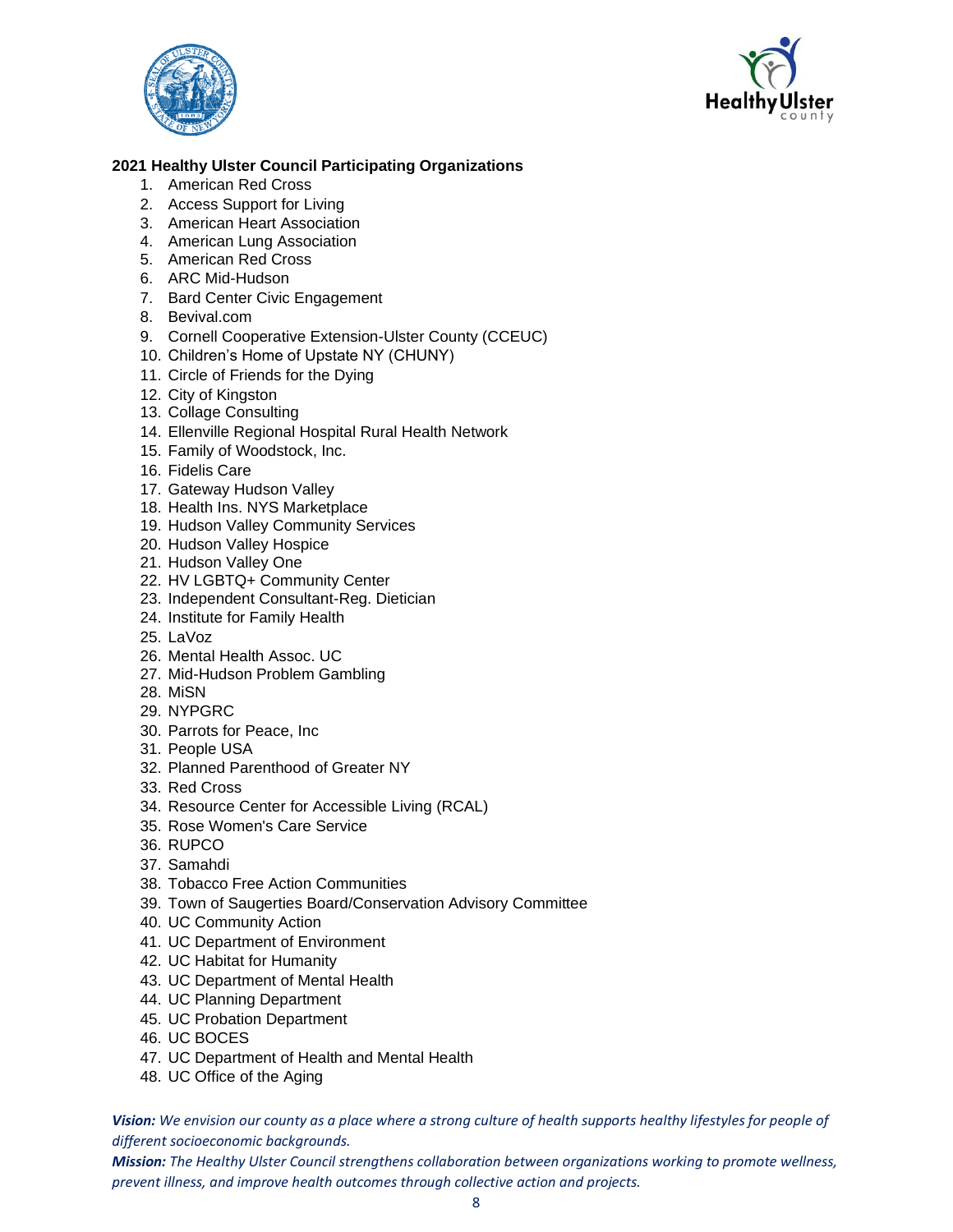



# **Example B: Collective Action COVID Vaccine Social Media Posts as shared on CCEUC Facebook**





*Vision: We envision our county as a place where a strong culture of health supports healthy lifestyles for people of different socioeconomic backgrounds.*